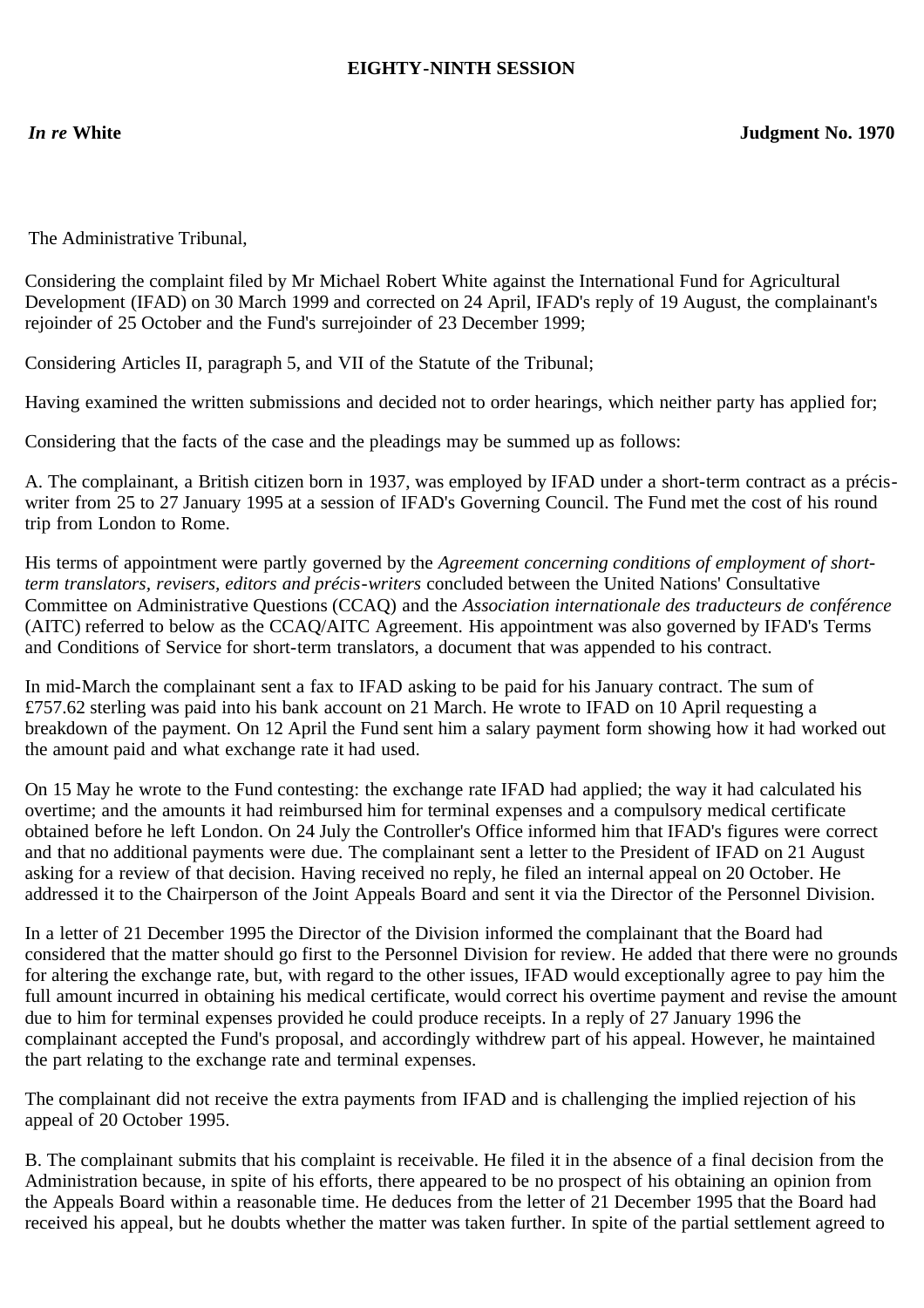by IFAD he did not receive the additional sums promised. He consequently wrote to the Director of Personnel on 13 May 1996, also enclosing a letter addressed to the Chairperson of the Joint Appeals Board. In that letter to the Board, he said that since he had not received the expected payments from IFAD, the withdrawal of two grounds of his appeal was null and void and that he was maintaining his original appeal in its entirety. He also asked to be informed about the status of his internal appeal. The complainant wishes the Tribunal to regard his appeal as an "integral part" of his complaint.

He states that the Fund failed to observe certain terms of his appointment. He takes issue with the fact that he was paid late - 53 days after the end of his contract - and says that payment for similar contracts in the UN system is normally made at the end of the contract period or soon afterwards. Moreover, he lost out financially as a result of the exchange rate applied by IFAD. It should have applied the rate of exchange which was in force at the time of his contract - £0.64 to the United States dollar - instead of the lower rate of £0.63 to the dollar in force in March when he was paid.

He maintains the claims he made for additional payments in his earlier correspondence with IFAD. It was not specified in his contract that IFAD was applying a ceiling to the payment for his medical certificate and so he is claiming the full amount of £65, equal to 103.17 dollars, instead of the 48.78 dollars the Fund has paid him. His overtime payment was calculated on his base salary only and should have included the post adjustment component. As for his terminal expenses he received 68 dollars instead of the flat rate of 108 dollars applied throughout the United Nations system.

(1) He wants the Tribunal to rule that he should have received:

(a) remuneration (base salary plus post adjustment) converted into pounds sterling at the exchange rate applicable in January 1995;

(b) overtime payment calculated on the basis of salary plus the post adjustment component;

(c) reimbursement of the full cost of obtaining his medical certificate;

(d) terminal expenses calculated at the flat rate paid in the UN common system.

(2) Using, where needed, the United Nations operational exchange rate applicable in January 1995, he wants IFAD to:

(a) recalculate his pay on the basis mentioned above;

(b) recalculate the payment due to him for overtime, on the basis of salary plus post adjustment as stipulated in the CCAQ/AITC Agreement;

(c) calculate the difference between the full cost of the medical certificate and the amount he was actually paid;

(d) calculate the difference between the amount that he was paid in terminal expenses and that which he should have received under existing arrangements applicable in the United Nations common system (i.e. \$108.00).

(3) On the basis of the mode of calculation referred to in 1 (a) to (d) above, he wants IFAD to:

(a) pay him in pounds sterling the extra amounts due, plus interest at 8 per cent a year reckoned from January 1995 to the date of settlement of this claim;

(b) pay him £2,000 in "pecuniary damages";

(c) pay him photocopying, postage and stationery costs.

C. In its reply the defendant organisation contests the receivability of the complaint. Since the filing of the complaint it has endeavoured to settle the matter amicably and made the complainant an offer in good faith, which he refused. As it offered him a sum in excess of the total amount in dispute, IFAD calls into question the complainant's motives in pressing his claims and asserts that the complaint constitutes an abuse of process.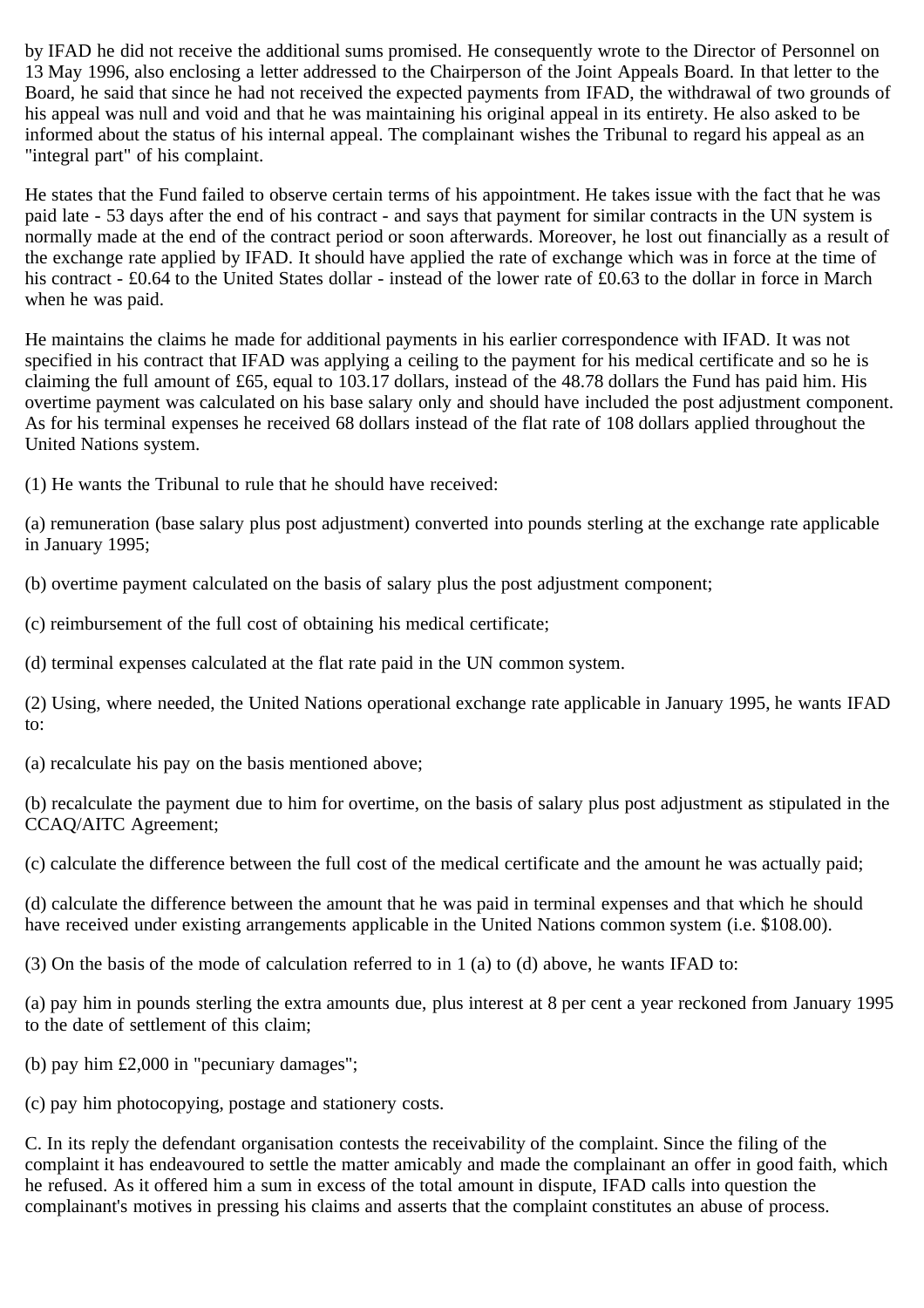Furthermore, it contends that the complaint is time-barred and the complainant has not exhausted his internal remedies. As IFAD was hoping for an amicable settlement, no panel had been constituted for the Appeals Board. It says it has no record of any effort made by the complainant to press his case before the Board: the last notification it received from him was his letter dated 27 January 1996 maintaining part of his internal appeal. It points out that it does not have any knowledge of the two letters dated 13 May which the complainant claims to have sent to the Director of Personnel and to the Chairperson of the Joint Appeals Board. The letters were never received by the Fund and the complainant has not supplied any proof that they were written or posted.

On the merits, IFAD points out that according to the terms and conditions of service which the complainant agreed to when he signed his contract, the exchange rate applicable to his salary is that "in force on the date payment is made". It processed the payment on 16 February 1995, approximately two weeks after the end of his contract and applied the United Nations operational rate which was in effect from 1 February until 30 April 1995. The delay in processing his payment therefore had no impact on the exchange rate to be applied and is of no relevance.

As for his medical certificate and overtime payment, they are no longer in dispute as IFAD has agreed to pay the amounts claimed by the complainant, although due to an administrative oversight the sums have not yet been paid. Regarding his terminal expenses it observes that, contrary to the complainant's assertions, the CCAQ/AITC Agreement provides that each organisation shall apply its own travel rules to short-term translators, and the terms and conditions annexed to his contract specified that he could claim a maximum of 18 dollars each way. Nevertheless, IFAD had allowed him a higher rate of 68 dollars which was that applied to regular staff. Moreover, although it was prepared to waive that ceiling in the complainant's case he has steadfastly refused to produce the receipts requested by IFAD.

The Fund concludes that the complainant has put forward no grounds for his claim to "pecuniary damages", and that he should not be awarded costs. In view of the frivolous nature of the case it asks for an award of costs against the complainant.

D. In his rejoinder the complainant presses his pleas. He says he cannot be blamed for failing to exhaust the internal means of redress as the Director of Personnel in office at the time in question deliberately chose not to place the letters of 13 May 1996 on file and did not refer the matter to the Appeals Board, with the effect that no panel was constituted to hear his case.

He considers that his complaint is by no means frivolous. Although the sums he sought payment of were small, he believes that the principles at issue are important and that they have not been addressed by offers of additional amounts. IFAD has not admitted that it was in the wrong. Moreover, it has failed to make the expected payments and it is clear that in introducing a lower level of payment for terminal expenses it was breaching the terms of the CCAQ/AITC Agreement.

E. In its surrejoinder the Fund rebuts the complainant's new argument that its former Director of Personnel "engaged in acts of bad faith" or misled him as to the status of his internal appeal. The complainant has adduced no proof to support his allegations. The Fund produces a statement from the official concerned denying the allegations made by the complainant. It also produces two memoranda, one from the Chairperson of the Joint Appeals Board and one from the Secretary of the Board then in office, which show that both officials were aware of the complainant's appeal at the time and had hoped that the matter could be solved by the Personnel Division to avoid litigation. The complainant is bringing late accusations against its former Director of Personnel purely to establish grounds for his claim to "pecuniary damages" by which it assumes the complainant means 'punitive' or 'moral' damages.

The Fund adds that after further investigation it came to light that the complainant had indeed not received his terminal expenses in 1995 at the rate then paid to regular staff and IFAD agrees that he was entitled to 108 dollars, as he claims. It withdraws its pleadings on that issue and reinstates an offer which it made previously to pay him the extra 40 dollars with interest. It also withdraws its plea for costs against the complainant and reinstates its offer to pay him reasonable costs in connection with this case.

## CONSIDERATIONS

1. The complainant had a short-term contract as a précis writer from 25 to 27 January 1995 with IFAD and is contesting certain aspects of the payment he received for that contract. He filed his complaint with the Tribunal on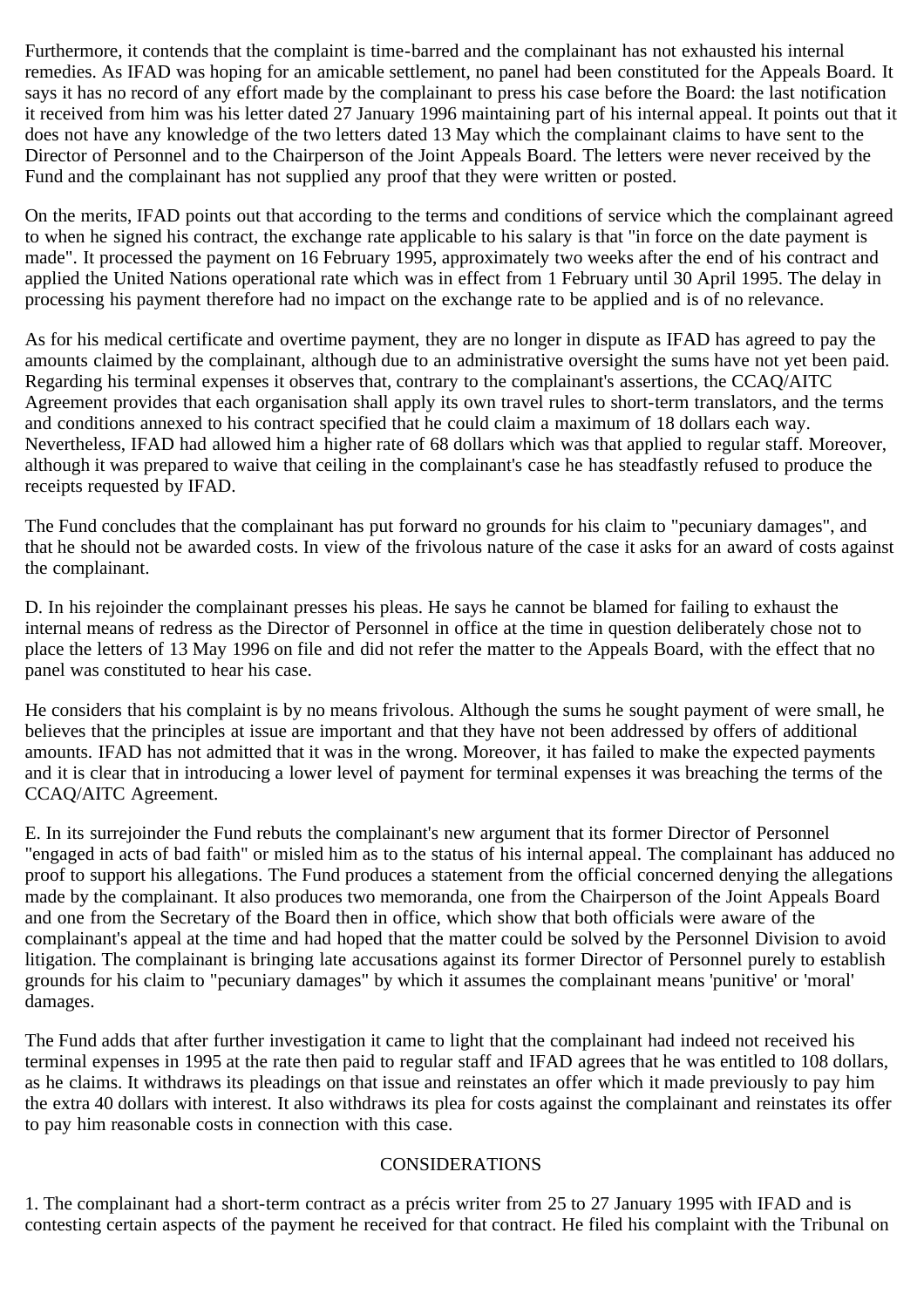the grounds that no opinion had been obtained from the Joint Appeals Board within a reasonable time.

In a letter to IFAD of 15 May 1995 the complainant had questioned why he was not paid until eight weeks after his contract ended and objected to: (1) the dollar/sterling rate of exchange that the Fund used to calculate his pay, inasmuch as it applied the rate valid in March 1995 instead of the slightly higher rate in force at the end of January; (2) the amount IFAD reimbursed him for the cost of obtaining a medical certificate as it cost him £65 (103.17 dollars) in medical expenses whereas he was only reimbursed 48.78 dollars; (3) the way IFAD calculated his overtime pay as it failed to take the post adjustment element into account; and (4) the amount it reimbursed him for terminal expenses - inasmuch as he was expecting the sum of 108 dollars, but IFAD only paid him 68 dollars.

He is now claiming rectification of payment on those four counts in accordance with his submissions, plus interest at 8 per cent a year together with "pecuniary damages" in the amount of £2,000 and a sum for costs.

2. Citing the case law, the Fund acknowledges that a complainant may go directly to the Tribunal if there is no prospect of obtaining a decision following an internal appeal procedure within a reasonable period (Judgment 408 *in re* García and Márquez) but adds that this is conditional on the complainant doing all that he can to obtain such a decision (Judgment 1243 *in re* Singh No. 2 and Judgment 1433 *in re* McLean).

3. Prior to filing its reply, the Fund contacted the complainant by e-mail on 12 August 1999, apologising for nonpayment of the items mentioned in the letter of 21 December 1995 from the previous Director of the Personnel Division: the payment had been authorised but the authorisation never reached the Controller's Office. It offered to pay him: 38.25 dollars as the difference still due to him after recalculating his overtime pay so as to include the post adjustment component; and £34.27 as the difference due for the fees he incurred in obtaining the medical certificate. It also offered him 40 dollars in settlement of his claim for terminal expenses together with 100 dollars to make up for the loss brought about by the exchange rate applied and to cover interest due on the above amounts as well as costs which he may have incurred in bringing his case to the Tribunal.

4. In an e-mail of 13 August 1999 the complainant said that the settlement did not come close to addressing "the points of principle" raised in his complaint and that he would prefer to wait for a ruling from the Tribunal.

5. The Director of the Personnel Division replied by e-mail on 18 August 1999. She said that she could not understand why he had refused a settlement that exceeded the aggregate amount at issue for the four items he was contesting. She added that since IFAD did not dispute his claims relating to overtime and medical fees, it would pay him the amounts it had proposed for those two items with 8 per cent interest per annum from March 1995 to date. The offer of a lump sum of 140 dollars in respect of the other two items was withdrawn.

6. The Fund filed its reply on 19 August 1999 acknowledging that it would settle payment for the two items that were no longer in dispute and that it was awaiting the complainant's banking instructions. As to the remainder, it claims the complaint is irreceivable as he failed to pursue his appeal within a reasonable time.

7. In its surrejoinder the Fund conceded that the complainant was entitled to 108 dollars in terminal expenses and reiterated its offer to pay the extra 40 dollars due plus reasonable interest. It withdrew its counterclaim for costs and offered to pay the complainant reasonable costs.

8. It is apparent that the complainant did not take the necessary steps to get a final decision through the internal appeals process. Although he received no reply to his letter of 13 May 1996 he did not make any further enquiry. If he had done so, it would have become apparent that his letter of 13 May 1996 had not been received by the Board. He did nothing to press his appeal and waited about three years before filing his complaint with the Tribunal on 30 March 1999.

9. A complainant cannot sit back and do nothing when an appeal is lodged. He must pursue the appeal diligently. Only then can he claim that delay is unreasonable. In the present case, the complainant failed to exhaust the means of internal appeal because he did not pursue his appeal diligently; therefore, he does not qualify to bring a direct appeal to the Tribunal.

10. However, since the Fund acknowledges that it will pay the complainant the sum of 38.25 dollars as the difference due after recalculating his overtime rate so as to include the post adjustment component, and £34.25 sterling as the difference due to him in medical fees (with interest at 8 per cent per annum on both those sums from March 1995) and 40 dollars as the difference due to him in terminal expenses (as well as reasonable